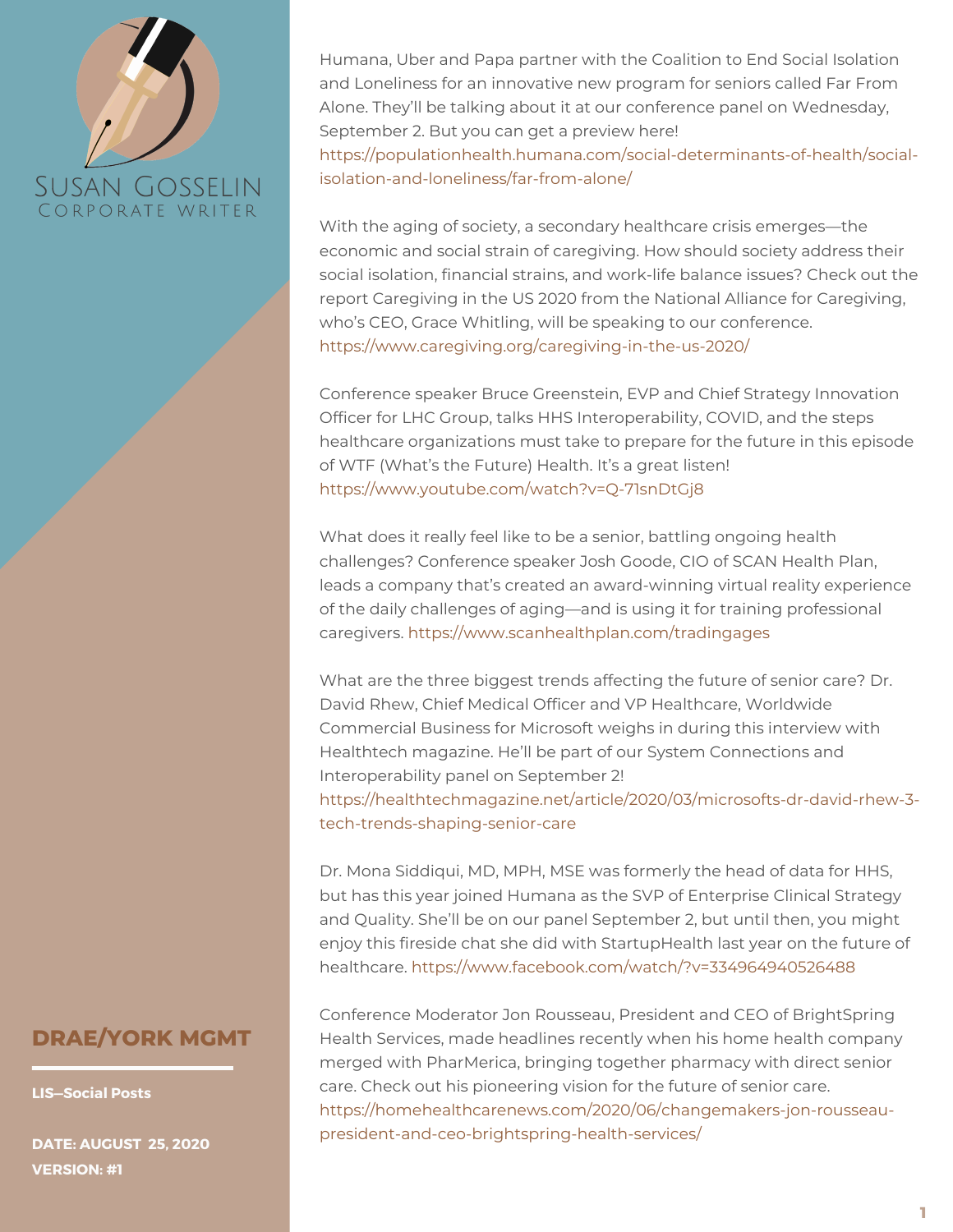How do you leverage work culture to make your senior care center a better workplace? Conference speaker and Trilogy Health Services CEO Leigh Ann Barney offers her take in this recent blog in McKnight's Senior Care News. [https://www.mcknights.com/marketplace/get-on-the-bus-workplace](https://www.mcknights.com/marketplace/get-on-the-bus-workplace-culture-can-drive-success/)culture-can-drive-success/

How has the COVID-19 recession impacted your healthcare workforce? How has that stress affected the SDoH for those individuals? Conference speaker Alan Berube, Senior Fellow and Deputy Director of the Brookings Institution, writes about the subject in this latest Brookings Institute article [https://www.brookings.edu/research/who-are-the-workers-already](https://www.brookings.edu/research/who-are-the-workers-already-impacted-by-the-covid-19-recession/)impacted-by-the-covid-19-recession/

Nurses have always been hugely important to society. But that importance is increasing in the midst of a global pandemic. Conference speaker Christy Dempsey, Chief Nursing Officer Emerita at Press Ganey discusses Press Ganey's 2020 study that analyzes the impact of nursing during the challenges of Coronavirus.

[https://www.healthleadersmedia.com/nursing/impact-nursing-excellence](https://www.healthleadersmedia.com/nursing/impact-nursing-excellence-pretty-much-everything-healthcare)pretty-much-everything-healthcare

Want to know what AARP has cooking in its innovation labs? Take a peek! And look forward to hearing from conference moderator Jacqueline Baker, director of Innovation Programming in AARP's Innovation Labs at our conference. [https://technical.ly/dc/2019/10/23/aarp-innovation-labs-tech](https://technical.ly/dc/2019/10/23/aarp-innovation-labs-tech-innovation-initiatives-hatchery-chinatown/)innovation-initiatives-hatchery-chinatown/

Katy Fike, partner in healthcare investors Generator Ventures, will be speaking in our panel on innovation and tech in senior care. If you're wondering where their "smart money" is being bet, check out the line up of Generator's startup portfolio! <https://generatorvc.com/portfolio>

While many communities are reeling from the multi-faceted impacts of COVID, one entrepreneur, Wendy Lea, started Energize Colorado. This bold new non-profit takes an unusually holistic SDoH approach to community support, offering an innovative mix of supports for the business community as well as the general public. Wendy will speak at our innovation panel. Stay tuned! <https://energizecolorado.com/>

Where are we on health data, electronic records, and the ability of patients to manage their own health history? Hear the answer from the source, conference speaker Dr. Fatima Paruk, Chief Medical Information Officer at Microsoft. [https://www.angelmd.co/en/blog/the-health-halo-fatima-paruk](https://www.angelmd.co/en/blog/the-health-halo-fatima-paruk-of-microsoft)of-microsoft

#### **DRAE/YORK MGMT**

**LIS—Social Posts**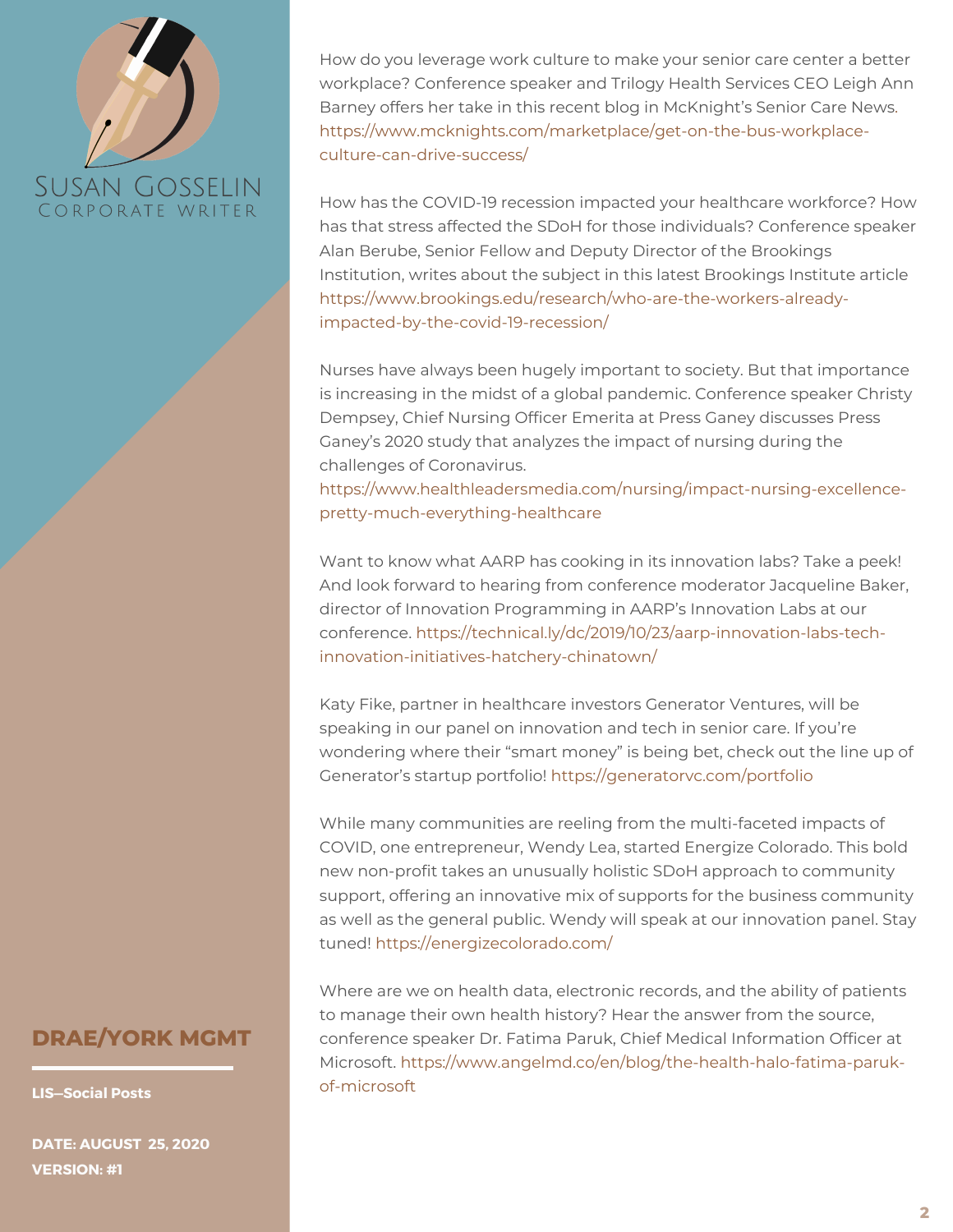How is AI changing healthcare data? Conference speaker Tom Lawry, National Director of Artificial Intelligence at Microsoft, offers his predictions in this podcast for Marketscale. https://info.marketscale.com/blog/how-ai-is[changing-healthcare-with-tom-lawry-of-microsoft](https://info.marketscale.com/blog/how-ai-is-changing-healthcare-with-tom-lawry-of-microsoft)

Health at home for seniors, now more than ever. Here a recent podcast featuring our conference speaker, Stefani Benefield, SVP of Best Buy Health, on creating a better healthcare landscape for seniors. <https://agenparl.eu/health-at-home-today-more-than-ever/>

How can we help isolated seniors survive and thrive during a pandemic? Conference speaker Ginna Baik, senior care practice leader at CDW Healthcare, says the answer is in collaborative technology. Check out her reasons in this article for Healthtech magazine.

[https://healthtechmagazine.net/article/2020/07/how-collaborative-tech](https://healthtechmagazine.net/article/2020/07/how-collaborative-tech-improves-senior-living-during-pandemic)improves-senior-living-during-pandemic

Conference moderator Brian Kane, chief financial officer of Humana, talks about why the company's innovative partnership with senior care clinics could be a growing new model in healthcare. [https://healthpayerintelligence.com/news/humana-primary-care-clinics](https://healthpayerintelligence.com/news/humana-primary-care-clinics-boost-senior-patient-care-access)boost-senior-patient-care-access

What is Humana's strategy for a holistic approach to health? Take a minute to meet the conference speaker Caraline Coats, VP of Bold Goal and Population Health Strategy for Humana, as she discusses the future in this podcast. <https://www.youtube.com/watch?v=qMUTknhuFdM>

Humana isn't the only insurer out there working on SDoH issues. Anthem is on the case, too, with many innovative approaches. Check out conference speaker Alan Gilbert, VP of new business initiatives and drivers of health strategy, as he discusses their latest initiatives. <https://www.youtube.com/watch?v=JQAEOiY8cxo>

How can payors help address food insecurity? Centene's innovative new food box project is one interesting new solution. Conference speaker Laura Sankey, VP of Product Strategy SDoH at Centene, and CEO of Social Health Bridge, explains. [https://healthpayerintelligence.com/news/building-cross](https://healthpayerintelligence.com/news/building-cross-sector-partnerships-to-address-food-insecurity)sector-partnerships-to-address-food-insecurity

### **DRAE/YORK MGMT**

**LIS—Social Posts**

**DATE: AUGUST 25, 2020 VERSION: #1**

What are some of the leadership priorities for Kindred Healthcare? Conference speaker Benjamin Breier, president and CEO of Kindred, talks them over in this recent interview with WAVE-TV. Look for him on our CEO panel, where he'll be talking with other industry leaders about innovating by using a systems approach in aligning incentives. <https://www.youtube.com/watch?v=oJPHdAKvZR8>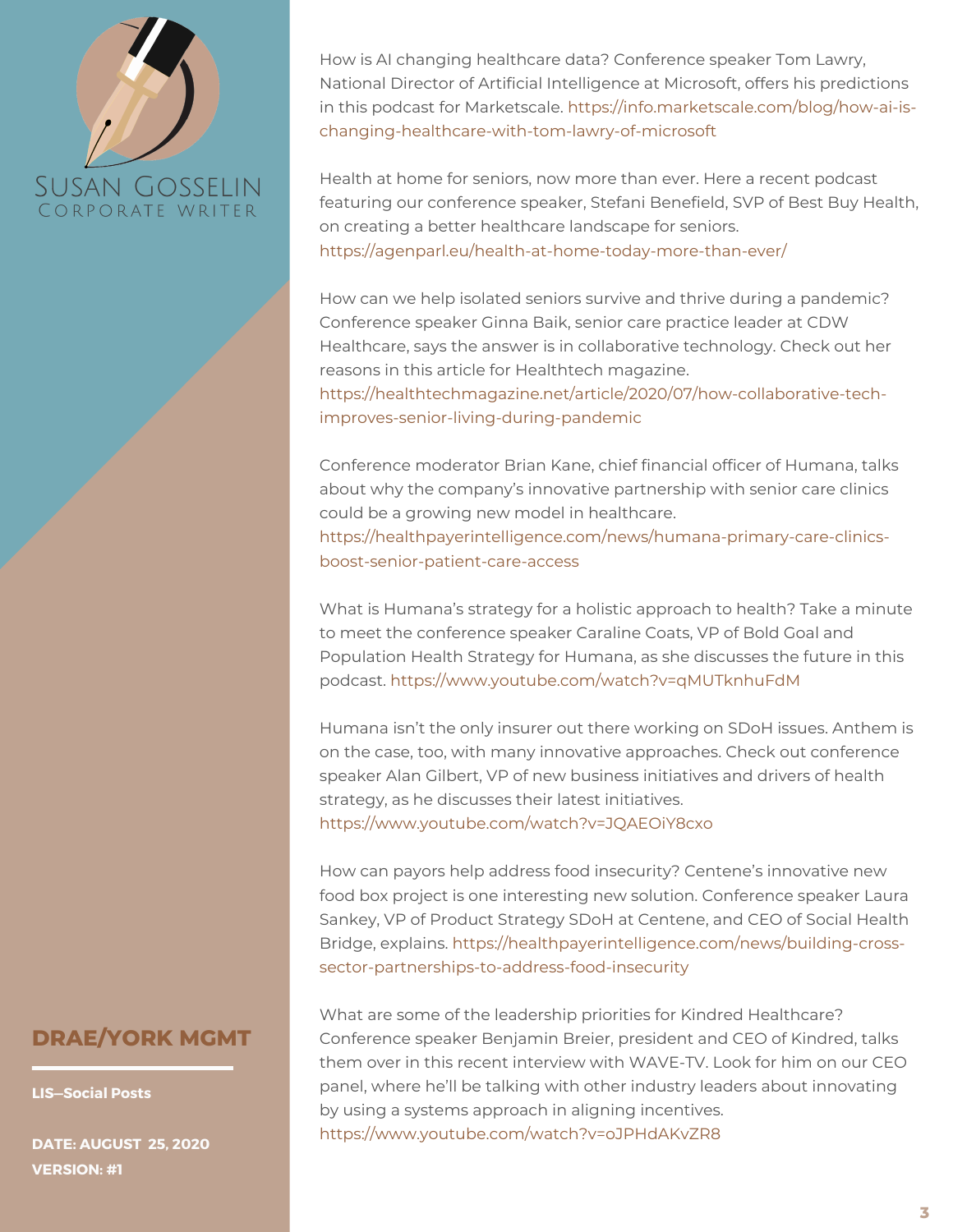

Gerard Colman is the new CEO of Baptist Healthcare Systems, and he'll be taking the conference stage with us on our CEO panel. If you're wondering what he's excited to tackle, check out this recent story that appeared when he took the helm. <https://www.medicalnews.md/gerard-colman/>

What could a focus on the senior care industry mean to Louisville? Learn the vision the city has from one of the founding fathers of the movement, Signature HealthCARE President and CEO, Joe Steier. Check him out in our CEO panel, too, where he'll be discussing innovation, and systems approach in aligning incentives. https://www.lanereport.com/114285/2019/06/payoff[will-be-billions-if-louisville-can-be-best-at-aging-innovation/](https://www.lanereport.com/114285/2019/06/payoff-will-be-billions-if-louisville-can-be-best-at-aging-innovation/)

CareTech2.0 Pitch Company Alert: Take a look at Amava, a tech company that helps seniors tap into education opportunities, and discover their next. [https://www.globenewswire.com/news-release/2019/09/18/1917574/0/en/](https://www.globenewswire.com/news-release/2019/09/18/1917574/0/en/Amava-Announces-the-First-Unified-Platform-for-a-New-Generation-of-Empty-Nesters-and-Retirees-to-Discover-Their-Next.html) [Amava-Announces-the-First-Unified-Platform-for-a-New-Generation-of-](https://www.globenewswire.com/news-release/2019/09/18/1917574/0/en/Amava-Announces-the-First-Unified-Platform-for-a-New-Generation-of-Empty-Nesters-and-Retirees-to-Discover-Their-Next.html)Empty-Nesters-and-Retirees-to-Discover-Their-Next.html

CareTech2.0 Pitch Company Alert: Famileo is a European company that helps family members to send secure communications and photos to each other—perfect for keeping seniors in the loop. [https://play.google.com/store/apps/details?id=com.entourage.famileo](https://play.google.com/store/apps/details?id=com.entourage.famileo&hl=en_US) [&hl=en\\_US](https://play.google.com/store/apps/details?id=com.entourage.famileo&hl=en_US)

CareTech2.0 Pitch Company Alert: MyFamilyChannel battles social isolation for seniors through a ground-breaking, easy-to-use television interface. <https://myfamilychannel.com/>

CareTech2.0 Pitch Company Alert: Roster Health harnesses community healthcare to help improve patient outcomes. <https://rosterhealth.com/faqs>

CareTech2.0 Pitch Company Alert: TomBot brings robotic animals as comfort strategies for people undergoing medical difficulties. <https://tombot.com/>

CareTech2.0 Pitch Company Alert: Soundmind offers seniors and their families a voice activated care assistant that helps reduce social isolation. <https://www.soundmindinc.com/>

How has COVID affected the promise of telehealth? Conference speaker Russ Cox, president and CEO of Norton Healthcare, shares his opinions. [https://nortonhealthcare.com/news/norton-healthcare-ceo-discusses](https://nortonhealthcare.com/news/norton-healthcare-ceo-discusses-telehealth-learning-from-crisis-and-more-in-podcast/)telehealth-learning-from-crisis-and-more-in-podcast/

#### **DRAE/YORK MGMT**

**LIS—Social Posts**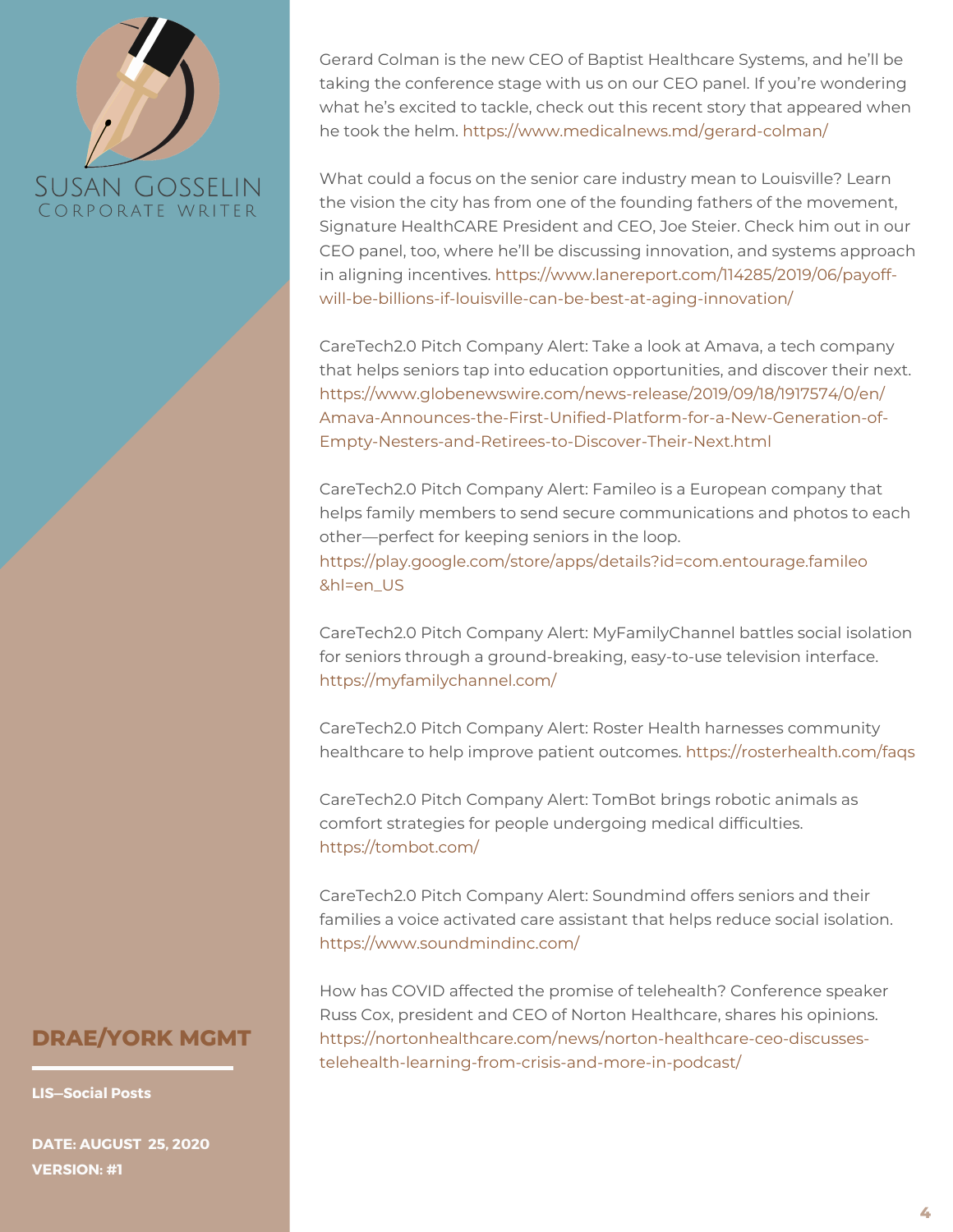Conference speaker Phil Marshall, president and CEO of Hosparus Health, has a lot to say about persevering in the midst of COVID. [https://www.courier-journal.com/story/opinion/2020/04/16/coronavirus](https://www.courier-journal.com/story/opinion/2020/04/16/coronavirus-distributors-health-care-goods-helping-save-lives/5135557002/)distributors-health-care-goods-helping-save-lives/5135557002/

Did you know the largest nursing school in the nation is headquartered in Louisville? Check out this story, which features conference speaker Mark Vogt, president and CEO of Galen College of Nursing, talking about their plans for expansion. https://www.prnewswire.com/news-releases/galen[college-of-nursing-to-create-regions-largest-education-facility-dedicated](https://www.prnewswire.com/news-releases/galen-college-of-nursing-to-create-regions-largest-education-facility-dedicated-solely-to-nursing-education-300898355.html)solely-to-nursing-education-300898355.html

Wondering what the long-term impact of COVID will be on the senior care industry? Signature HealthCARE chief medical officer Dr. Arif Nazir, one of our speakers for the Innovation Summit, discusses his predictions in this recent podcast interview with Skilled Nursing News. Give it a listen! [https://skillednursingnews.com/2020/03/rethink-podcast-24-arif-nazar-of](https://skillednursingnews.com/2020/03/rethink-podcast-24-arif-nazar-of-signature-healthcare-and-amda/)signature-healthcare-and-amda/

Is American healthcare in need of a reframe? One of our Innovation Summit speakers, Michellene Davis, EVP and chief corporate affairs officer for RWJ Barnabas Health, talks with the Docwirenews.com podcast about the changes COVID has wrought on the industry, and how organizations will be thinking creatively about disease prevention, the social determinants of health, combatting social isolation and more in the future. [https://www.docwirenews.com/docwire-pick/how-covid-19-is-reframing](https://www.docwirenews.com/docwire-pick/how-covid-19-is-reframing-healthcare-in-america-with-michellene-davis-of-rwjbarnabas-health/)healthcare-in-america-with-michellene-davis-of-rwjbarnabas-health/

Did you know that as many as 24 percent of adults over the age of 65 describe themselves as socially isolated? And that isolation often leads to statistically worse healthcare outcomes for these individuals? We'll be talking about on September 2 at the Summit but thought you might want to take a look at some of the compelling stats coming out in this January 2020 article in the Journal of Gerontology.

<https://academic.oup.com/psychsocgerontology/article/75/1/107/4953727>

We all know that the Social Determinants of Health (SDoH) affect patient's health outcomes. Opportunity for exercise, access to healthy food, healthy home environments, clean water, clean air, and access to healthcare can be a driving force in the well-being of seniors. But what is the responsibility of healthcare providers and senior care companies in driving SDoH? Humana CEO, Bruce Broussard addresses the business case for SDoH at the summit, and what it will mean to insurers and healthcare providers in the 21st century.

#### **DRAE/YORK MGMT**

**LIS—Social Posts**